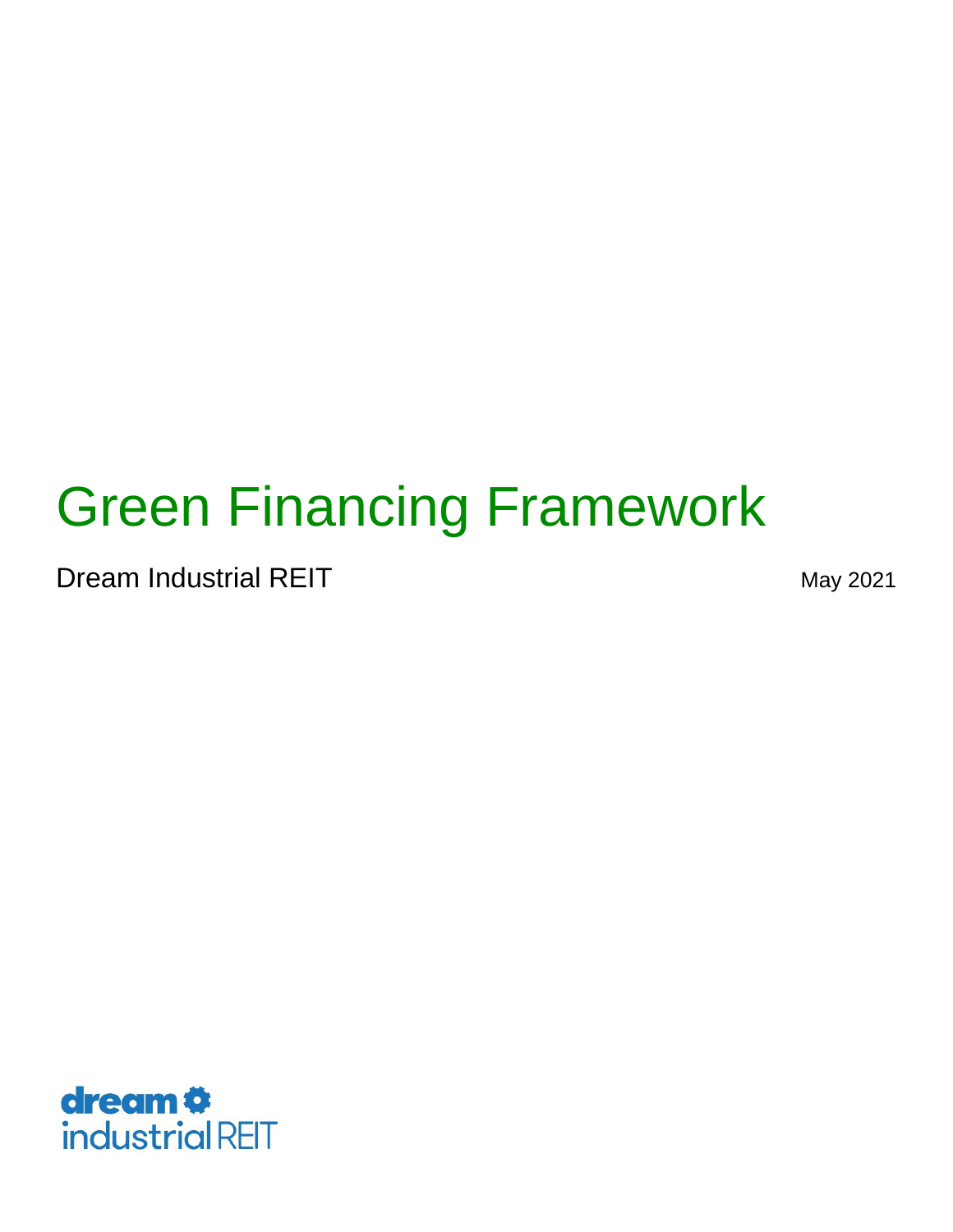## **Table of Contents**

| $\ddot{\mathbf{u}}$ . |  |  |  |  |
|-----------------------|--|--|--|--|
| iii.                  |  |  |  |  |
| iv.                   |  |  |  |  |
|                       |  |  |  |  |

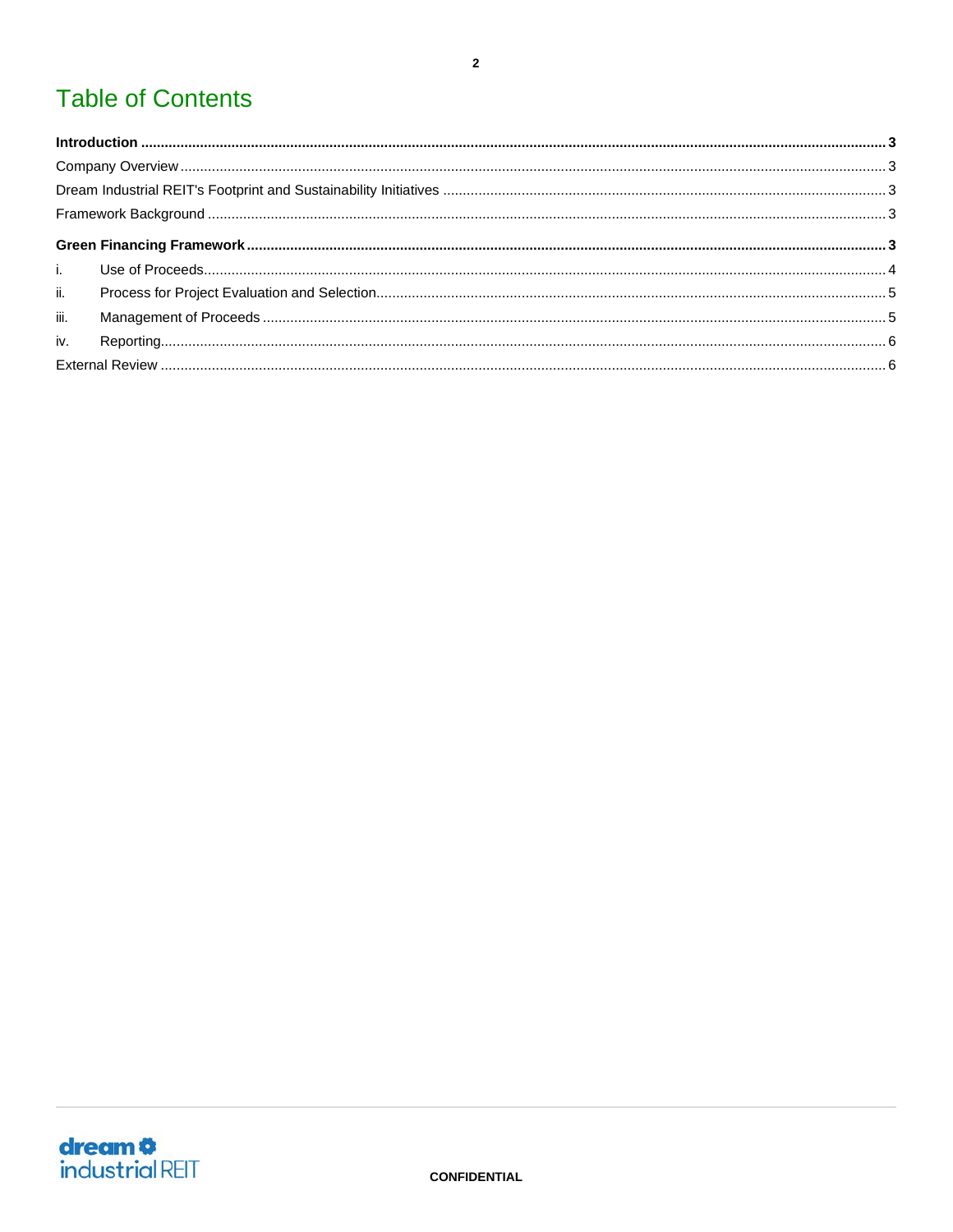#### <span id="page-2-1"></span><span id="page-2-0"></span>**Company Overview**

Dream Industrial REIT (DIR or Dream Industrial) is an unincorporated, open-ended real estate investment trust that was established in 2012. DIR owns and operates a global portfolio of 186 industrial assets (280 properties) comprising approximately 28.8 million square feet of gross leasable area in key markets across North America and Europe. DIR has access to highly experienced local investments and asset management platforms that have a proven track record of long-term value creation. Dream Industrial's strategy is to invest in high-quality assets and markets that provide stable cash flow and net asset value growth over the long-term to its unitholders.

#### <span id="page-2-2"></span>**Dream Industrial REIT's Footprint and Sustainability Initiatives**

Dream Industrial REIT aspires to be a market leader in sustainability. DIR has a responsibility to manage and mitigate its overall impact on the environment and believes that an increasing focus on sustainability and impact investing is imperative to creating long-term value for its stakeholders. DIR's approach to sustainability includes increasing energy efficiency throughout its portfolio, engaging tenants, lowering operational costs and incorporating energy management initiatives into capital expenditures planning.

Sustainability is ingrained in Dream Industrial's business and it is focused on internal and external initiatives that are aligned with United Nations Sustainable Development Goals (UNSDG) to benefit all stakeholders. At the corporate level, DIR has implemented industrywide best practices with strong governance and high ethical standards.

At the property level, Dream Industrial promotes energy efficiency amongst its tenants through education and awareness including coordination of energy audits with recommendations to reduce consumption and costs. As part of the asset management and investment processes, DIR actively seeks to incorporate energy management initiatives into its capital plans. Sustainability initiatives that reduce resource intensity or increase building efficiency help to reduce costs for tenants and help make our buildings more leasable.

Sustainability at DIR is governed by policies covering all activities across the value chain including its Guide to Sustainable Building Operations, its Environmentally Preferable Purchasing Policy for operations, and its Tenant Sustainability Handbook and Occupant Environmental Communication program for customer relations.

#### <span id="page-2-3"></span>**Framework Background**

To support DIR's transition towards a sustainable future and to further integrate sustainability in its corporate strategy, DIR has established a Green Financing Framework under which Dream or any of its subsidiaries may issue Green Financial Instruments including Green Bonds, Green Loans, or other financial instruments (herein referred to as the "Green Financing Instruments").

### <span id="page-2-4"></span>Green Financing Framework

DIR's Green Financing Framework (the "Framework") is aligned with ICMA's 2018 Green Bond Principles ("GBP"[\)1](#page-2-5) and the Loan Market Association's 2021 Green Loan Principles ("GLP")<sup>2</sup>. The Framework is based on the four core components and recommended project categories of the GBP and GLP:

- Use of proceeds
- Process for project evaluation and selection
- Management of proceeds
- Reporting

This Framework addresses each of the above components in support of DIR's green financing initiatives.

<span id="page-2-6"></span><span id="page-2-5"></span>1 https[://www.icmagroup.org/assets/documents/Regulatory/Green-Bonds/Green-Bonds-Principles-June-2018-270520.pdf](http://www.icmagroup.org/assets/documents/Regulatory/Green-Bonds/Green-Bonds-Principles-June-2018-270520.pdf) 2 https:[//www.lsta.org/content/guidance-on-green-loan-principles-glp/](http://www.lsta.org/content/guidance-on-green-loan-principles-glp/)

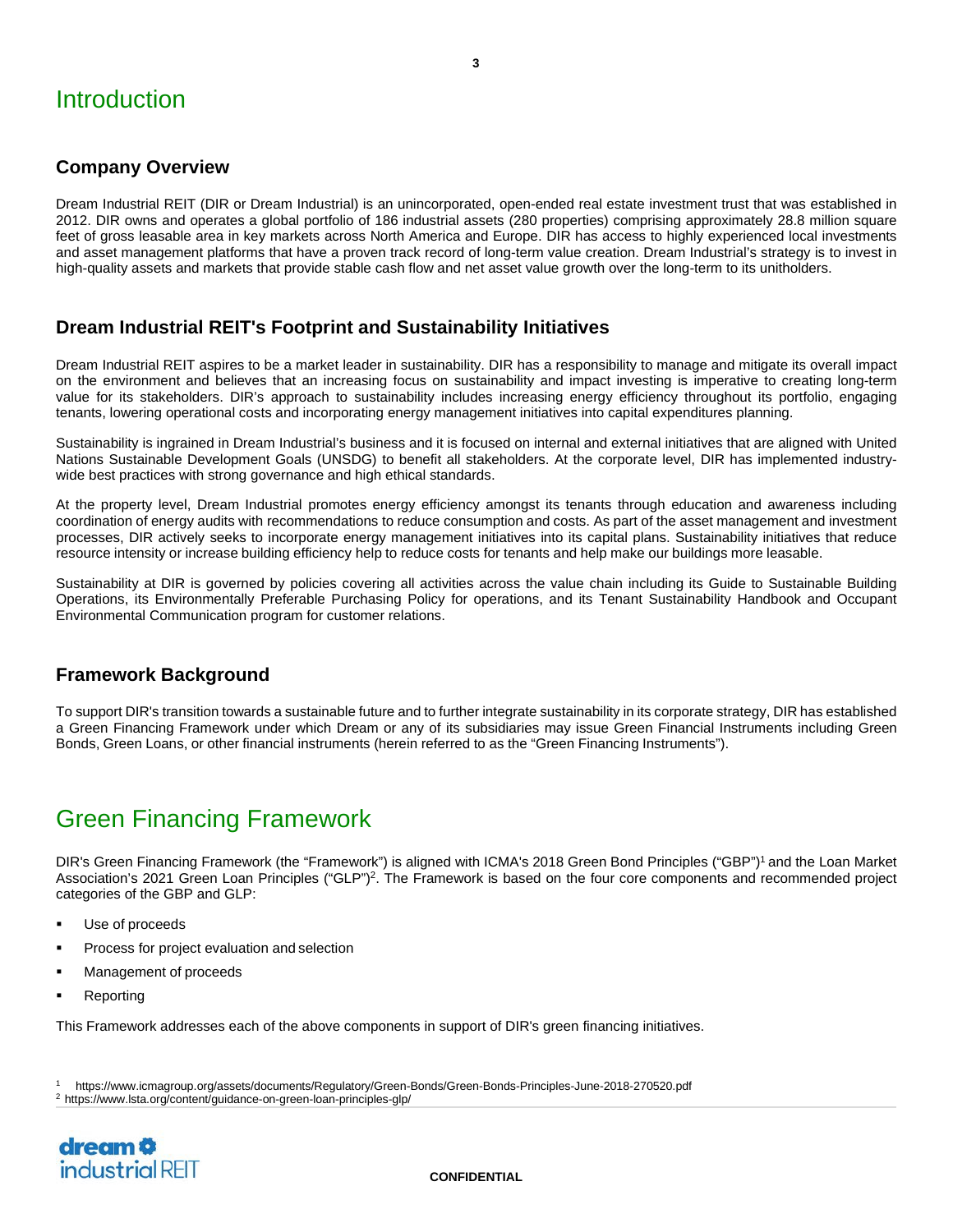#### <span id="page-3-0"></span>**i. Use of Proceeds**

Proceeds raised under this framework will be used to finance and/or refinance new and/or existing eligible projects (the "Eligible Green Projects") with a lookback period of 36 months. Eligible Green Projects may be financed in part or in whole, and will fall within the following eligible project categories:

| <b>Green Project</b><br><b>Categories</b>                       | <b>Eligibility Criteria for Green Investments</b>                                                                                                                                                                                                                                                                                                                                                                                                                                                                                                                                                                                                                                                                                                                                                                                                                                                                                                                                                                                                                                                                                                                                                                                                            | <b>UN SDG Alignment</b>                                                                                                                                    |
|-----------------------------------------------------------------|--------------------------------------------------------------------------------------------------------------------------------------------------------------------------------------------------------------------------------------------------------------------------------------------------------------------------------------------------------------------------------------------------------------------------------------------------------------------------------------------------------------------------------------------------------------------------------------------------------------------------------------------------------------------------------------------------------------------------------------------------------------------------------------------------------------------------------------------------------------------------------------------------------------------------------------------------------------------------------------------------------------------------------------------------------------------------------------------------------------------------------------------------------------------------------------------------------------------------------------------------------------|------------------------------------------------------------------------------------------------------------------------------------------------------------|
| <b>Green Buildings</b>                                          | Acquisition, construction, development and/or refurbishment of logistics, e-<br>commerce, warehouse, industrial properties and associated office spaces and<br>infrastructure that have received or are expected to receive at least one of the<br>following classifications (or other equivalent certifications):<br>LEED: (Silver, Gold or Platinum)<br>$\blacksquare$<br>DGNB: (Silver, Gold or Platinum)<br>$\blacksquare$<br>BREEAM: (Very Good, Excellent or Outstanding)<br>$\blacksquare$<br>BOMA BEST: (Silver, Gold or Platinum)<br>$\blacksquare$<br>Green Globes: Two, Three, Four<br>$\blacksquare$<br>Toronto Green Standards ("TGS"): Tier 2,3,4<br>$\blacksquare$<br>EPC level A or $B^3$<br>$\blacksquare$<br>Acquisition, construction, development or refurbishment of new or existing<br>logistics, e-commerce, warehouse and industrial properties that have received or<br>are expected to receive LEED Silver, DGNB Silver, BREEAM Very Good, BOMA<br>BEST Silver, Green Globes 2, or TGS Tier 2 (or equivalent certifications) will also<br>be confirmed to have been designed to achieve a minimum 20% energy efficiency<br>improvement or have the objective to receive an Energy Performance Certificate<br>(EPC) of class A or B | AFFORDABLE AND<br>CLEAN ENERGY<br><b>11 SUSTAINABLE CITIES</b><br>$\sqrt{17}$<br><b>13 CLIMATE</b><br>RESPONSIBLE<br><b>CONSUMPTION<br/>AND PRODUCTION</b> |
| <b>Energy efficiency</b>                                        | Investments or expenditure in systems or equipment that reduce energy<br>consumption or improve energy efficiency by at least 20% in properties, including,<br>but not limited to:<br>LED and other energy efficiency lighting<br>$\blacksquare$<br>Smart meters, load control systems, sensors or building information systems<br>$\blacksquare$<br>Energy storage systems and smart grids<br>$\blacksquare$<br>Energy efficient roof improvements and Sustainability oriented construction<br>$\blacksquare$<br>materials<br>Energy efficiency heating, ventilation, air conditioning (HVAC), refrigeration,<br>$\blacksquare$<br>and electrical equipment and software systems                                                                                                                                                                                                                                                                                                                                                                                                                                                                                                                                                                            | AFFORDABLE AND<br>CLEAN ENERGY<br><b>CLIMATE</b><br>13<br><b>ACTION</b><br>$\sqrt{17}$                                                                     |
| <b>Renewable Energy</b>                                         | Investments in or expenditures on the acquisition, development, construction,<br>and/or installation of renewable energy or equipment aimed at providing renewable<br>energy. This may include, but is not limited to, solar, wind, and geothermal<br>technologies. Geothermal projects are expected to result in direct emissions of<br><100 grams of CO2 /kwh.                                                                                                                                                                                                                                                                                                                                                                                                                                                                                                                                                                                                                                                                                                                                                                                                                                                                                             | AFFORDABLE AND<br>INDUSTRY, INNOVATION<br><b>CLEAN ENERGY</b><br>AND INFRASTRUCTURE<br>13 CLIMATE<br>RESPONSIBLE<br>Consumption<br><b>AND PRODUCTION</b>   |
| <b>Sustainable Water</b><br>and Wastewater<br><b>Management</b> | Investments in systems or equipment that minimize water consumption or improve<br>٠<br>water-use efficiency, including:<br>Projects for collection, treatment, recycling or reuse of water, rainwater or<br>wastewater<br>Installation of water efficient products or technologies or xeriscaping/drought-<br>$\blacksquare$<br>tolerant landscaping (i.e. water metering/monitoring systems)                                                                                                                                                                                                                                                                                                                                                                                                                                                                                                                                                                                                                                                                                                                                                                                                                                                                | <b>CLEAN WATER</b><br><b>AND SANITATION</b>                                                                                                                |

<span id="page-3-1"></span><sup>3</sup> Calculated using the proportional total square meters of the property covered under the EPC certification

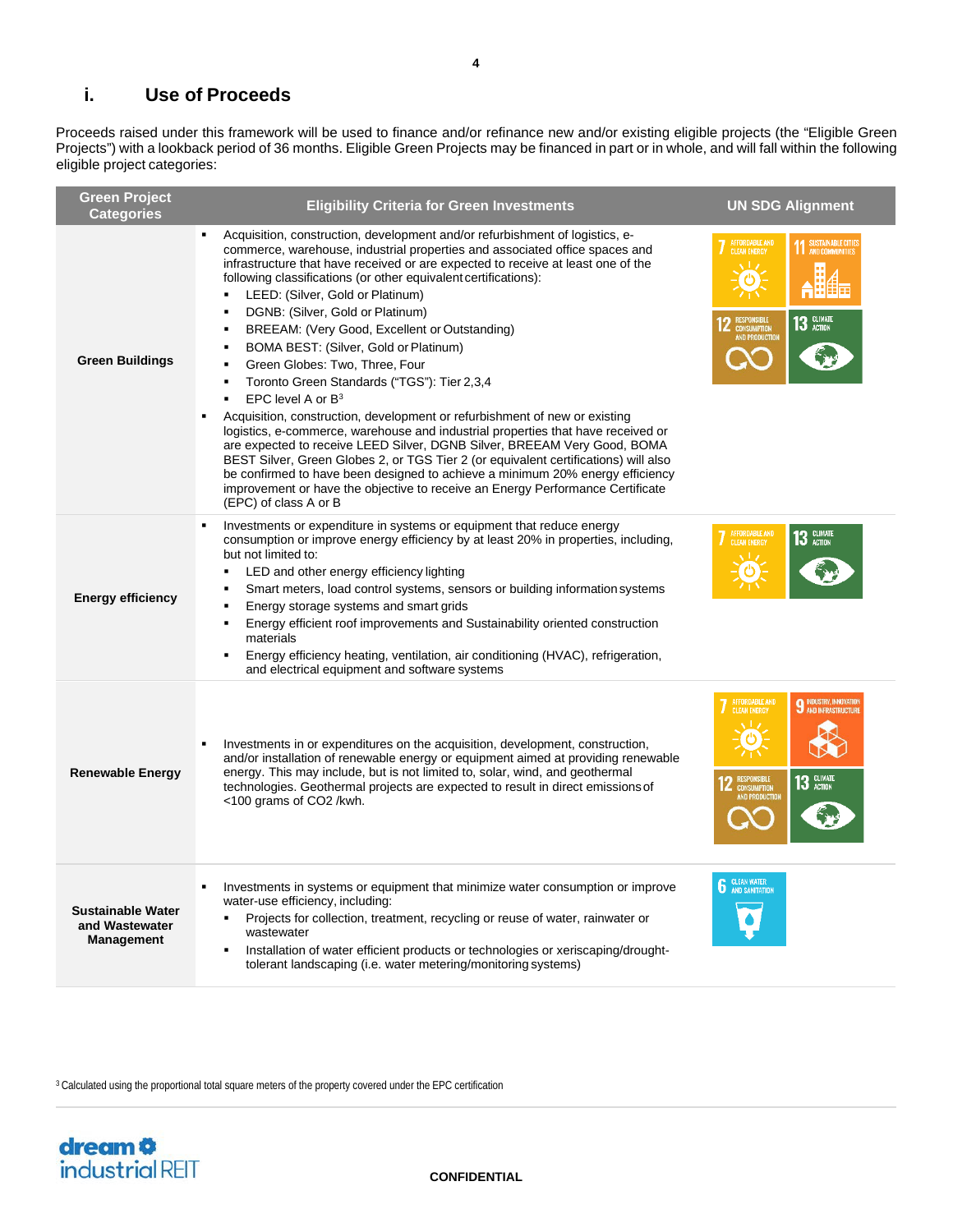| <b>Clean Transportation</b>                                       | Expenditure and investments in clean transportation solutions that positively<br>impact employees and communities who use or are located near our facilities or<br>would improve connectivity or promote multi-modal transportation and non-<br>motorized methods resulting in a reduction in greenhouse gas emissions,<br>including:<br>Infrastructure or charging station to accommodate electric vehicles or non-<br>٠<br>motorized transport such as cycling, walking, vehicle sharing<br>Infrastructure in, or improvements to infrastructure, in real estate properties<br>dedicated to creating or improving connectivity to mass public transportation | 9 INDUSTRY, INNOVATION<br>AND COMMUNITY                                           |
|-------------------------------------------------------------------|----------------------------------------------------------------------------------------------------------------------------------------------------------------------------------------------------------------------------------------------------------------------------------------------------------------------------------------------------------------------------------------------------------------------------------------------------------------------------------------------------------------------------------------------------------------------------------------------------------------------------------------------------------------|-----------------------------------------------------------------------------------|
| <b>Biodiversity and</b><br>Conservation                           | Investments or projects dedicated to promoting ecological restoration aimed at<br>preserving biodiversity and native ecosystems (i.e., preservation of green areas<br>and green space enhancement projects, such as green roofs)                                                                                                                                                                                                                                                                                                                                                                                                                               | $13$ GLIMATE<br>$15$ an land                                                      |
| <b>Pollution Prevention</b><br>and Control                        | Expenditure and/or investments in projects that would prevent and reduce waste<br>and greenhouse gas emissions, including soil remediation, waste diversion, onsite<br>composting and processes and infrastructure that facilitate recycling practices                                                                                                                                                                                                                                                                                                                                                                                                         | 13 CLIMATE<br><b>RESPONSIBLE</b><br><b>CONSUMPTION</b><br>AND PRODUCTION          |
| <b>Adaptability and</b><br><b>Resilience to Climate</b><br>Change | Measures that build adaptability and resilience to climate change, such as<br>expenditures related to design, construction, maintenance and upgrades of<br>buildings/assets, including feasibility studies, for adapting to more frequent and<br>extreme weather events caused by climate change. These can include projects to<br>improve flood defense, storm water waste management, building structural<br>resilience energy storage or other equivalent climate resilience projects.                                                                                                                                                                      | <b>13 CLIMATE</b><br><b>SUSTAINABLE CITIES</b><br>AND COMMUNITIES<br>$15$ an land |

#### <span id="page-4-0"></span>**ii. Process for Project Evaluation and Selection**

Dream Industrial REIT has established a Green Financing Committee which will be responsible for evaluating and approving eligibility of projects for green financing, in accordance with the evaluation criteria set out in this Green Financing Framework. The Green Financing Committee is a cross-departmental committee co-chaired by the COO and CFO and made up of senior executives representing the following relevant departments at DIR: Finance, Sustainability and Portfolio Management. The Committee will meet at least once annually to review and approve eligible projects and existing allocation of proceeds. Eligible projects are approved by consensus.

The Green Financing Committee reviews the identified eligible projects against the Green Financing Framework to confirm eligibility and approves the projects for inclusion in the Green Financing Project Register. Eligible projects will be added to the Green Bond Project Register, which will be made publicly available on DIR'swebsite.

#### <span id="page-4-1"></span>**iii. Management of Proceeds**

Dream Industrial REIT will track net proceeds generated and allocated under this framework. Net proceeds will be deposited to DIR's general operating account and, in accordance with the Green Bond Principles (GBP 2018), DIR will allocate an amount equal to these net proceeds to approved eligible projects listed in a newly established Green Financing Project Register. DIR will aim to disburse all proceeds within 36 months. Pending allocation to Eligible Green Initiatives, net proceeds of a Green Financing will be managed in accordance with DIR's normal liquidity management practices including repayment of existing indebtedness, held in cash or cash equivalents, short-term deposits or other instruments.

All relevant information regarding generation and allocation of proceeds under this framework will be kept in the Green Financing Project Register.